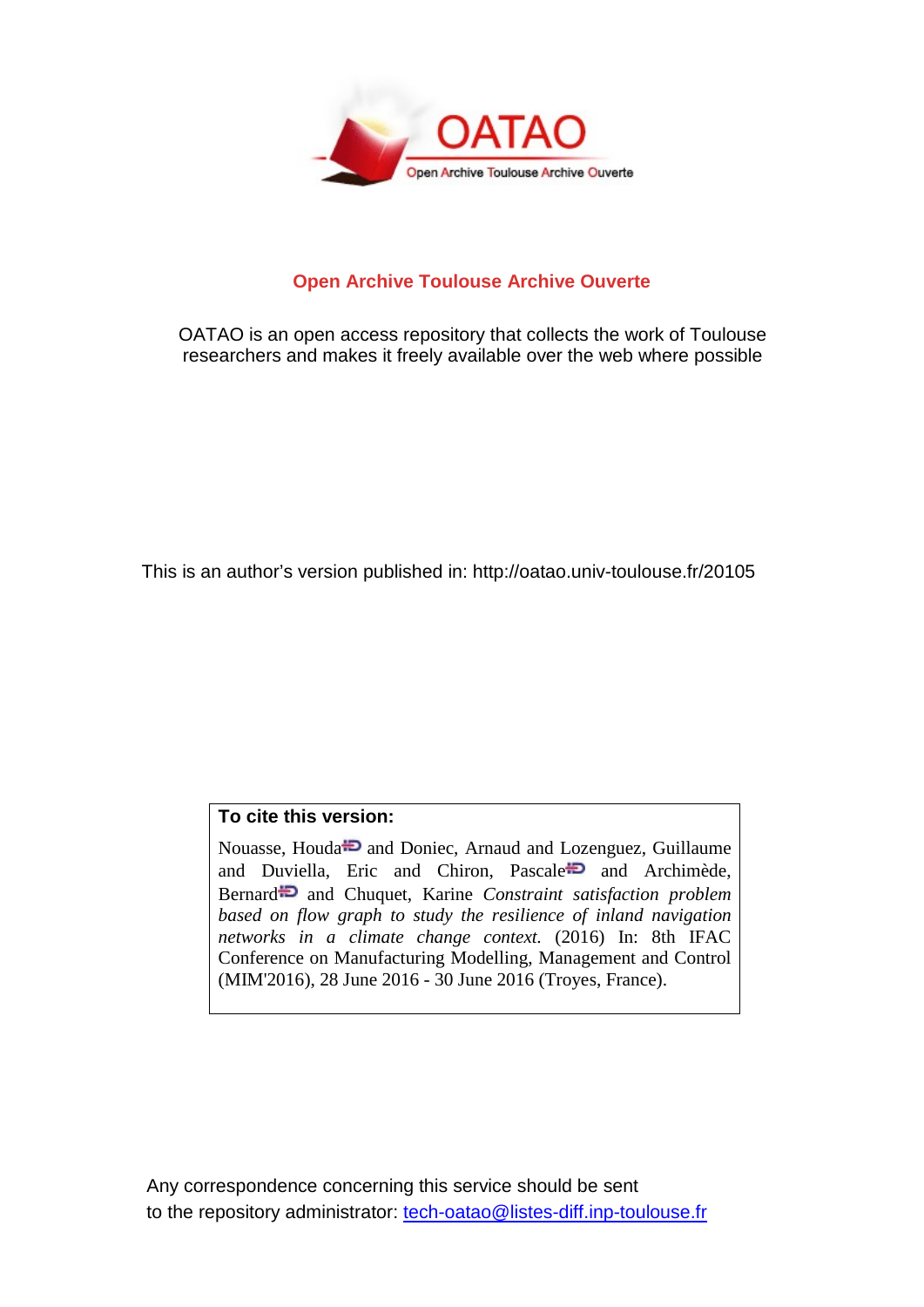# Constraint satisfaction problem based on flow graph to study the resilience of inland navigation networks in a climate change context  $\star$

H. Nouasse <sup>∗</sup> A. Doniec <sup>∗</sup> G. Lozenguez <sup>∗</sup> E. Duviella <sup>∗</sup> P. Chiron ∗∗ B. Archimède \*\* K. Chuquet \*\*\*

<sup>∗</sup> *Mines Douai, IA, F-59508 Douai, France - Universite de Lille, France ´ (corr. author: houda.nouasse@mines-douai.fr).* ∗∗ *ENIT-LGP, Tarbes, France* ∗∗∗ *Voies Navigable de France, Service de la navigation du Nord, Lille, France*

Abstract: The T-Ten European program aims at optimizing the transport logistics in Europe by promoting alternative transport modes. Navigation transport offers a competitive and environmentally friendly alternative. Hence, it is foresaw an increase of the navigation transport demand that it will be necessary to accommodate. This will be very challenging particularly in a global change context where less available water resource is expected. A constraint satisfaction problem based on flow graph is proposed in this paper to study the resilience of inland navigation networks against increase of the navigation demand and extreme events. Drought and flood scenarios are simulated considering an network composed of five interconnected navigation reaches. The results show that the designed tools are well adapted to the resilience study of inland navigation networks.

*Keywords:* Resilience, Constraint satisfaction problems, Graphs, Navigation networks, Water management, Global change.

## 1. INTRODUCTION

Inland navigation transport is part of the multimodal transport that is promoted by the Trans-European network program  $(TEN-T<sup>1</sup>)$ . This program aims at developing new transport infrastructure policy to close the gaps between Member States' transport networks and to guaranty seamless transport chains for passenger and freight. To well integrating the inland navigation transport in this framework, an efficient water management strategy is required. It consists in guaranteeing the navigation conditions even if an increase of navigation demand and extreme events due to climate change is expected Bates et al. (2008). The intergovernmental panels as the IPCC (*Intergovernmental Panel on Climate Change*) has defined RCP scenarios (*Representative Concentration Pathways*) on which future forecasts on temperature and rain can be generated IPCC (2014). Based on these scenarios, the flood and drought events will be more frequent and mode intensive in close future Boé et al. (2009); Ducharne et al. (2010); Wanders and Wada (2015); Li et al. (2015); Park et al. (2015). Thus, constraints on water resource management for navigation will be bigger.

To deal with the navigation demand increase and the climate change effects, adaptive water management strategies have to be designed. An adaptive and predictive control architecture was proposed in Duviella et al. (2013). It is based on the multiscale modeling approach proposed in Duviella et al. (2014) to

⋆

reproduce the dynamics of inland navigation networks during flood and drought events. This architecture is improved in this paper to consider events that can impact large areas on larger periods. It consists in dispatching volumes of water through the network to guarantee enough water in each part of the network. Thus, the designed tools aim at determining the resilience of the inland navigation networks. They are based on an integrated model of inland navigation network that allows locating the navigation reaches, the locks and gates and identifying the main water intakes. Then a flow graph is proposed to determine the possible paths between the navigation reaches and the main constraints on water volume exchanges. Network flow problems have been widely used for the computation of maximum flow or minimum cost flow in several areas such as transportation Silver and de Weck (2007), telecommunication Fekete et al. (2008), job scheduling or flood attenuation Nouasse et al. (2013). Finally, a constraint satisfaction problem is defined to determine the water volumes that have to be exchanged between each navigation reach. Mathematical programming in general Passchyn et al. (2016) and constraint satisfaction in particular Sun et al. (2014) is a major tool to address the problems of transport.

The management objectives of waterways are given in Section 2. Section 3 allows formulating the problem of this management during drought and flood periods. The integrated model is detailed. Then, the constraint satisfaction problem is proposed. All the designed tools allows considering inland navigation networks that are composed of several confluents and diffluents. In Section 4, an academical example of inland navigation networks composed of five interconnected navigation reaches is considered. Its characteristics have been determined

This work is a contribution to GEPET-Eau project which is granted by the French ministry MEDDE-GICC, ORNERC and the DGTIM. http:// gepeteau.wordpress.com/enversion/.

<sup>1</sup> http://ec.europa.eu/transport/themes/

infrastructure/ten-t-guidelines/index\_en.htm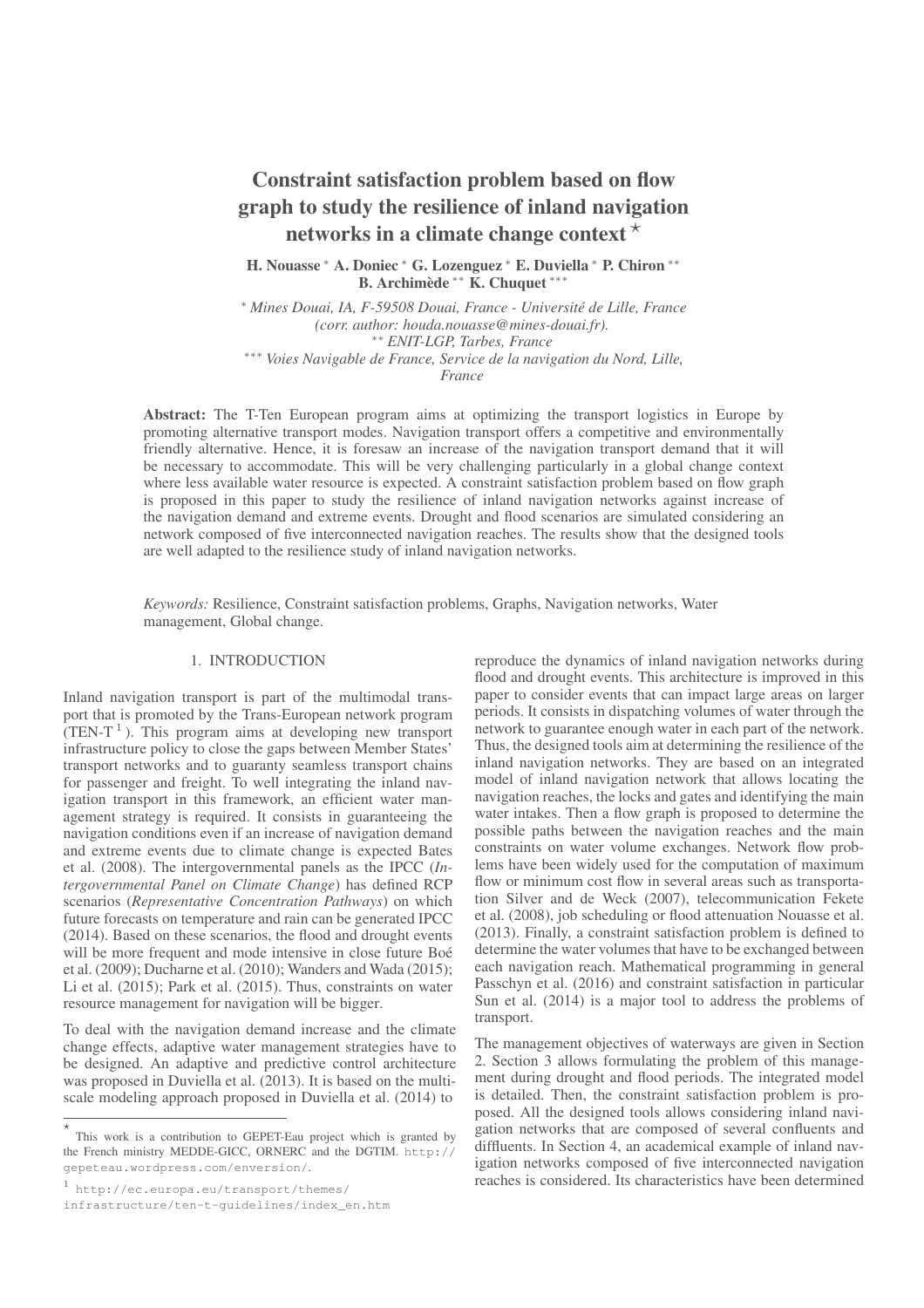considering real navigation networks. This case study allows detailling the design step of the proposed tools. Finally, drought and flood events are simulated to highlight the performances of the designed tools.

#### 2. WATERWAYS MANAGEMENT

Waterways are equipped and opened to passenger transport, cargo and boating. Their different uses have an economic benefit Mihic et al. (2011); Mallidis et al. (2012); Brand et al. (2012). It is observed that inland navigation network is constituted by a number of hydraulic structures, including locks. A part of an inland navigation network between two locks is defined as a Navigation Reach (NR). It is assumed that in general navigation requirements are the same for each NR. Navigation is maintained in a reach respecting the so called navigation rectangle. The boundaries of the navigation rectangle are the High Navigation Level (HNL) and the Low Navigation Level (LNL). The main management objective consists in keeping the water level in each NR is inside the navigation rectangle and close to the Normal Navigation Level (NNL). The waterways have to be supplied with natural rivers. Climate change impacts severely on the availability of water resources, more accurately during floods and drought. Flood periods are as problematic as droughts. For example, in extreme climate scenarios natural water reserves may reach their ecological limits in the absence of management of excess volumes of water. This case represents a deficit situation in water resources during drought. Thus, the resilience study of inland navigation networks is necessary. We can assume that the resilience study is an approach based on the fact to propose a set or rather a system of rules for maintaining "the proper" functioning or sometimes simply the functioning of an inland navigation network. The main objective would be to adapt to extreme conditions such as floods or drought. The needs of each of these situations are unlike those of the other that is why we need to establish a stable and adaptive resilience "system" (as we suppose that is a system of rules). Stable in the sense to resist change and adaptive in the sense of accompanying that change. When one fails to offer a solution, the system does not fail but reveals its limits (it can also be considered a form of adaptation). An understanding of the functioning and needs of each component of the network, in particular NR, is an important step in determining strategies that will be adapted on a microscopic level to each of them and on a macroscopic point of view to their interaction with the entire network and climate change. To address this issue, authors in Duviella et al. (2013) proposed an adaptive and predictive control architecture.

#### 3. PROBLEM MODELING

#### *3.1 Inland navigation reach model*

The integrated model is proposed to model several configurations of inland navigation networks by considering two elementary configurations: a confluence and a diffluence (*see* Figure 1.a). Networks are composed with a finite number  $\eta$  of interconnected NR. NR are numbered and denoted  $NR_i$ , with  $i \in 1$  to  $\eta$ . The  $NR_i$  is modeled as a tank that contains a volume of water, denoted  $V_i(t)$ . According to the boundaries of the navigation rectangle, to the NNL and to the geometrical characteristics of each  $NR_i$ , it is possible to determine the volumes that corresponds to the NNL, the HNL and the LNL

such as  $V_i^{LNL} \leq V_i^{NNL} \leq V_i^{HNL}$ . The management objective is  $V_i(t) = V_i^{NNL}$  and at least  $V_i^{LNL} \le V_i(t) \le V_i^{HNL}$ . If this condition is broken, the navigation has to stop.

A  $NR_i$  is supplied and is emptied by controlled and uncontrolled water volumes (*see* Figure 1.b). Controlled water volumes gather the water that is coming from controlled gates and from the lock operations. Uncontrolled water volumes are all the withdrawals and supplies from water intakes located along the  $NR_i$ . It is also possible to consider the water exchanges with groundwater.



Fig. 1.  $(a)$  Inland navigation network,  $(b)$  its integrated model.

Thus, the set of controlled water volumes is composed of:

- controlled volumes from the upstream NR that supply the  $NR_i$ , denoted  $V_i^{s,c}$  (s: supply, c: controlled),
- controlled volumes from the  $NR_i$  that empty the  $NR_i$ , denoted  $V_i^{e,c}$  (e: empty),
- controlled volumes from water intakes that can supply or empty the  $NR_i$ , denoted  $V_i^c$ . These volumes are signed; positive if the  $NR_i$  is supplied, negative otherwise.

The set of uncontrolled water volumes is composed of:

- uncontrolled volumes from natural rivers, rainfall-runoff, Human uses, denoted  $V_i^u$  (*u*: uncontrolled). These volumes are signed depending of their contribution to the volume  $V_i(t)$  in the  $NR_i$ .
- uncontrolled volumes from exchanges with groundwater, denoted  $V_i^{g,u}$  (g: groundwater). These volumes are also signed.

Based on the definition of the water volumes that contribute to the volume contained in the  $NR_i$ , it is possible to model its dynamics by:

$$
V_i(t) = V_i(t-1) + V_i^{s,c}(t) - V_i^{e,c}(t) + V_i^c(t) + V_i^u(t) + V_i^{g,u}(t).
$$
 (1)

The dynamics of the  $NR_i$  have to take into account the configuration of the network. For a confluence, the controlled volumes coming from all the NR that are located upstream the  $NR_i$ are added. For a diffluence, the controlled volumes that empty the  $NR_i$  correspond to the sum of the controlled volumes that supply the downstream NR (*see* relation (2)).

$$
\begin{cases}\n V_i^{s,c}(t) = \sum_{j \in \Omega_i} V_j^{e,c}(t), \\
 V_i^{e,c}(t) = \sum_{j \in \Theta_i} V_j^{s,c}(t),\n\end{cases}
$$
\n(2)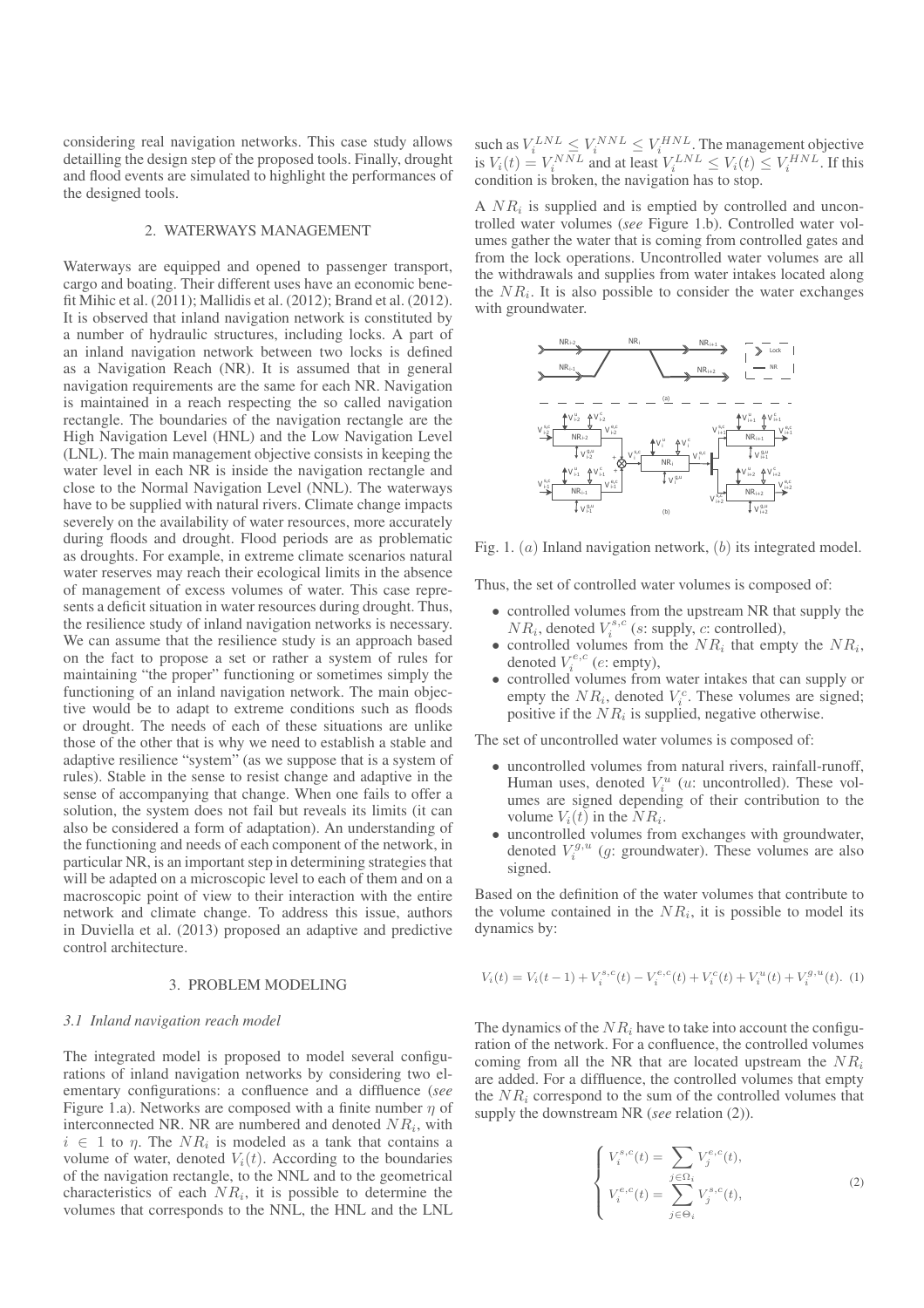where  $\Omega_i$  gathers all the index of the NR that supply the  $NR_i$ , and  $\Theta_i$  all the index of the NR that are supplied by the  $NR_i$ .

The proposed integrated model requires the knowledge of all the possible water volume contributions. It is necessary to identify all the controlled volumes and to estimate all the uncontrolled volumes. This knowledge comes from the waterways managers.

In this paper, we propose to set some assumptions. Water exchanges with groundwater are nonexistent. The controlled water volumes  $V_i^c$  from water intakes are bounded with the known minimal and maximal daily volumes of water. The water volume that corresponds to each lock operation is known. Finally, the daily average number of ships that cross the inland navigation network is known.

### *3.2 Flow-based network modeling*

We choose in the following to model inland navigation network as a graph. The answers related to questions about the specific requirements for operating a navigation system are made by considering a flow problem on this graph. The volume management in such a network is guaranteed by satisfying the constraints formulated for this problem.

Let consider a network,  $G = (\mathcal{G}_x; \mathcal{G}_a)$ , defined as a connected Directed Acyclic Graph (DAG), where  $\mathcal{G}_x$  is the set of nodes and  $\mathcal{G}_a$  is the set of arcs. The set of nodes  $\mathcal{G}_x$  contains the nodes representing each reach in the navigation network  $NR_i$ and two additional nodes, O and N, respectively source and sink. We denote each directed arc  $a = (NR_i, NR_j)$  with nodes corresponding to navigation reaches, such as  $NR_i$  is the leaving node (the tail of arc  $a$ ) and  $NR_j$  is the entering node (the head of arc a). To simplify notations, we will consider that nodes are labeled with the index of each  $NR$ , *i.e.*  $a = (NR_i, NR_j)$  $(i, j)$  or  $a = (O, NR<sub>i</sub>) = (O, j)$ . As mentioned in (3.1), the link between two adjacent reaches NR represents a water volume amount. Thus, we consider an *s-t flow routing* (*sourceto-sink* flow) in the network described by the water volume path between different reaches. Figure 2 shows an example of a flow network model by considering the navigation network proposed in Figure 1. The arcs are directed according to the configuration of the navigation network. According to the proposed assumptions, the node O gathers all the volumes of water that supply the navigation network from natural rivers. The node  $N$ retrieves all the volumes of water from the navigation network. On every arc in  $\mathcal{G}_a$ , it is defined a flow variable  $\phi_a, a \in \mathcal{G}_a$ that can be expressed by  $\phi_{i,j}$ . This flow varies with respect to capacities constraints and demands relation on each node.

One step in the management of water volumes in the inland navigation network is, for example, if one refers to this network  $G$ , to determine the flow that guaranties different navigation scenarios for a given period of time. That can be formulated as follows:

$$
Maximize \phi \tag{3}
$$

subject to

$$
\begin{cases} l_a \le \phi_a \le u_a \text{ for } a \in \mathcal{G}_a \\ \Phi \ge 0 \end{cases} \tag{4}
$$

by considering these additional constraints

$$
\phi_{a^{+}} - \phi_{a} = d(i) \text{ for } i \in \mathcal{G}_x - \{O, N\},
$$
 (5)

This constraints allows flow on a given node  $i$ , not to be conservative. In order to respect the navigation conditions on



Fig. 2. Flow Network Model.

each reach  $NR_i$ , the demand of water volumes on each node representing a  $NR$  is defined as:

$$
d(i) = V_i^{NNL} - V_i(t), \ \ i \in \mathcal{G}_x - \{O, N\}
$$
 (6)

that must verify the following relation:

$$
V_i^{NNL} - V_i^{HNL} \le d(i) \le V_i^{NNL} - V_i^{LNL} \ \ i \in \mathcal{G}_x - \{O, N\}
$$
  
(7)

where  $\Phi$  is a vector that contains all the flow  $\phi_a$ ,  $l_a$  and  $u_a$ the lower and upper bound capacities of the arc  $a, a<sup>+</sup>$  the arcs leaving the node i and  $a^-$ , the arcs entering the node i, and  $d(i)$ the demand of the node *i*. We also assume that  $\phi_{a+}(O) = d(O)$ and  $\phi_a$   $(N) = -d(O)$  as  $d(O)$  is the known supply on the source node.

The design of the integrated model (*see* Figure 1.b) helps to build the flow network and to determine the capacities that are expressed in volume. The lower and upper bound capacities of the arc  $a$ , *i.e.*  $l_a$  and  $u_a$ , depend on the configuration and equipment of the inland navigation networks. Hence, we define  $\Psi$  the set of the index of the upstream  $NR$  that are not supplied by another  $NR$ , and  $\Xi$  the set of the index of the downstream  $NR$  that not supply another  $NR$ . By considering example in Figures 1 and 2, these sets are  $\Psi = \{i-2, i-1\}$ , and  $\Xi = \{i+1, i+2\}$ . Thus:

- upper bound capacities for arcs between two NR, *i.e.*  $\{(\bar{i}-2,i),(\bar{i}-1,i),(\bar{i},i+1),(\bar{i},i+2)\}\$ in Figure 2, are computed as the sum of the maximum available controlled water volumes  $(V_i^{s,c})$ ,
- $\bullet$  lower bound capacities for arcs between two NR, are only the required water volumes for the navigation  $(V_i^{s,c})$ , depending on the  $b \in \mathbb{N}$  the number of ships that cross each NR,
- upper bound capacities for arcs between O and  $NR_i$ ,  $j \in \Psi$ , *i.e.*  $\{(O, i-2), (O, i-1)\}\)$ , are computed as the sum of the maximum available controlled water volumes  $(V_i^{s,c})$ , the maximum available water volumes from water intakes (maximum positive  $V_i^c$ ) and the positive uncontrolled water volumes  $(V_i^u)$ ,
- lower bound capacities for arcs between O and  $NR_i$ ,  $j \in \Psi$ , are the sum of the required water volumes for the navigation  $(V_i^{s,c})$  and the positive uncontrolled water volumes  $(V_i^u)$ ,
- upper bound capacities for arcs between O and  $NR_i$ ,  $j \notin \Psi$ , *i.e.*  $\{(O, i), (O, i + 1), (O, i + 2)\}$ , correspond to the sum of the maximum available water volumes from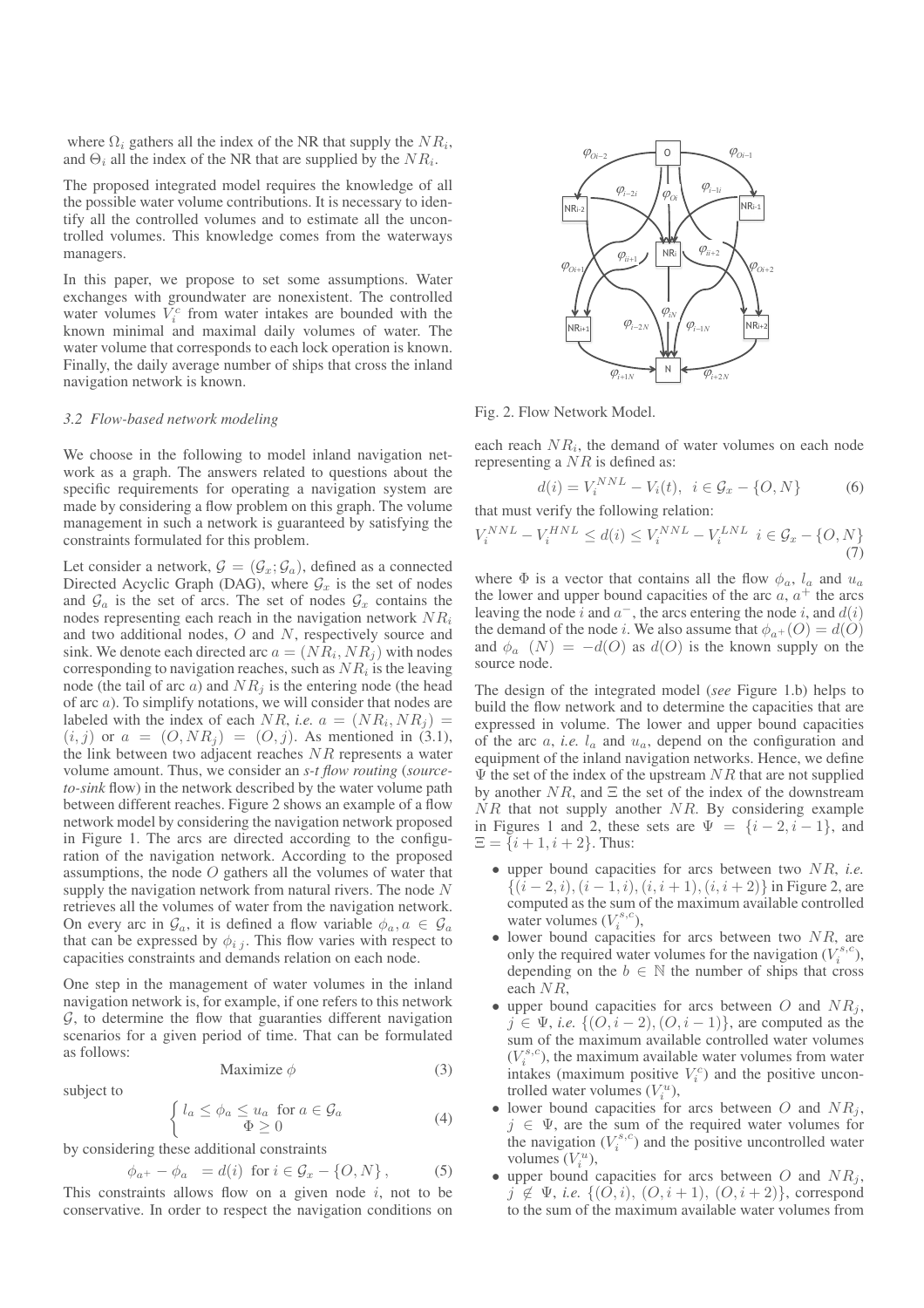water intakes (maximum positive  $V_i^c$ ) and the positive uncontrolled water volumes  $(V_i^u)$ ,

- lower bound capacities for arcs between O and  $NR_i$ ,  $j \notin \Psi$ , are only the positive uncontrolled water volumes  $(V_i^u)$ ,
- upper bound capacities for arcs between  $NR_j$ ,  $j \notin \Xi$ , and N, *i.e.*  $\{(i-2, N), (i-1, N), (i, N)\}$ , correspond to the sum of the maximum water volumes that can empty the  $NR$  (minimum negative  $V_i^c$ ) and the negative uncontrolled water volumes  $(V_i^u)$ ,
- lower bound capacities for arcs between  $NR_j$ ,  $j \notin \Xi$ , and N, are only the negative uncontrolled water volumes  $(V_i^u)$ ,
- upper bound capacities for arcs between  $N$  and the  $NR_l$ ,  $l \in \Xi$ , *i.e.*  $\{i+1, N\}$ ,  $(i+2, N)$ }, are the sum of the maximum available controlled water volumes  $(V_i^{e,c})$ , the maximum water volumes that can empty the  $NR$ (minimum negative  $V_i^c$ ) and the negative uncontrolled water volumes  $(V_i^u)$ ,
- lower bound capacities for arcs between  $N$  and the  $NR_l$ ,  $l \in \Xi$ , are the sum of the required water volumes for the navigation  $(V_i^{e,c})$  and the negative uncontrolled water volumes  $(V_i^u)$ .

## *3.3 CSP & Relaxation*

In the following, we propose a CSP approach to determine the resilience of our system in the flow network  $G$ . Indeed, by definition CSP allows to evaluate in a finite domain a number of possible solutions. Unlike classical methods of solving a flow problem where the solution consists of finding a *s-t flow* augmenting path, CSP solving is based on search algorithms that aim on domain exploration for values of consistent variables. For example one may want to "augment" the water volume between two reaches but in that case we can not maximize flow between these two reaches so the arc connecting them is excluded from the optimal path. While in a CSP perspective, we will try to "best" satisfy this constraint of water volume required between the two reaches and if it is not satisfied it will be considered as an event to address in our resilience study. Hence, the approach we consider, for volume management in the navigation network, is to first solve a constraint satisfaction problem that can check as a priority that the level of water in the reaches is as close as possible to the NNL, and releases and river inputs are near zero. Such a problem is over-constrained and given the conflictual aspect of the problem: in order to maintain the water level around the NNL between two reaches while one may be a reach water lack while the other is in surplus of water; we then need to consider more flexible constraints such tolerating releases and river inputs. Which generally comes back to consider a Max-CSP problem Dechter (2003) when it comes to satisfy a maximum number of constraints. Starting from an over-constrained problem we relax to ensure the satisfaction of new and more permissive constraints. In this formulation as variables, we have:

- $\phi_a$ , flow variable on each arc  $a \in \mathcal{G}_a$ , the domain  $D(\phi_a)$ of  $\phi_a$  expressed as a discrete interval whose bounds are calculated according to the number of ships b.
- $d(i)$  demand variable for every reach i in the network. The domain  $D(d(i))$  is set according to navigation conditions (*see* 3.2).

In addition to flow conservation constraint on each node, we consider that the two following constraints are possible:

$$
|\phi_a - min(D(\phi_a))| = 0,\t\t(8)
$$

when  $a \in \{(i-2, N), (i-1, N), (i, N)\}\$ and

 $a \in \{ (O, i), (O, i + 1), (O, i + 2) \}$ . With  $min(D)$  and  $max(D)$ respectively the minimal and maximal values of variables domain. This constraint helps reduce the relative contributions to releases or external resources compared to the ensembles of contributions.

$$
|d(i) - V_i^{NNL}| = 0, \ i \in \mathcal{G}_x - \{O, N\}
$$
 (9)

This constraint helps to keep water volume on each reach around NNL. We consider a relaxation of the problem in order to enlarge the set of solutions. For this, during the resolution, the constraints above (8) and (9) will be relaxed one after the other which comes in some way to progressively identify the responsible arcs of problem infeasibility.

$$
|\sum_{a} \phi_a - \sum_{a} max(D(\phi_a))| = 0,
$$
 (10)

 $a \in \{(i-2, N), (i-1, N), (i, N)\}\$ and  $a \in \{ (O, i), (O, i + 1), (O, i + 2) \}$ 

$$
|\sum_{i} d(i) - z| = 0, \ i \in \mathcal{G}_x - \{O, N\}
$$
 (11)

such as,

$$
\sum_{i} \min(D(d(i))) \le z \le \sum_{i} \max(D(d(i))), \qquad (12)
$$

The following algorithm show how constraint programming is integrated to calculate the maximum flow.

```
input : b, Integrated Model, G
output: \Phi,dlocal : CSP
for \phi_a, a \in \mathcal{G}_a do
compute la and ua;
end
for \phi_a, a \in \mathcal{G}_a do
     add \phi_a as variable of the CSP, with [l_a; u_a] as domain;
     add d(i) as variable of the CSP, with \left[ V_i^{LNL}; V_i^{HNL} \right] as domain;
     add d(i) = \phi_{a^+} - \phi_{a^-}, i \in \mathcal{G}_x - \{O, N\} as constraint of the
     CSP;
     add constraints (8) and (9);
end
solve the CSP to obtain the value of the \phi_a, a \in \mathcal{G}_a;
if No solution then
     remove (8) from problem constraints set;
     add (10) as constraint of the CSP;
     solve the new CSP;
     if No solution then
     remove (9) and (10) from problem constraints set;
     add z as variable such as (12) ;
     add (11) as constraint of the CSP;
     solve the new CSP ;
end
return \Phi, d
```
#### 4. SIMULATION RESULTS

We apply our method on a network model composed of five reaches respecting the configuration described in Figure 3.a. This configuration is characterized by the presence of a junction reach. Each reach is supplied with a daily volume  $V_i^{s,c}$ . For example,  $NR_1$  is supplied by operations of the lock  $L_1$  with a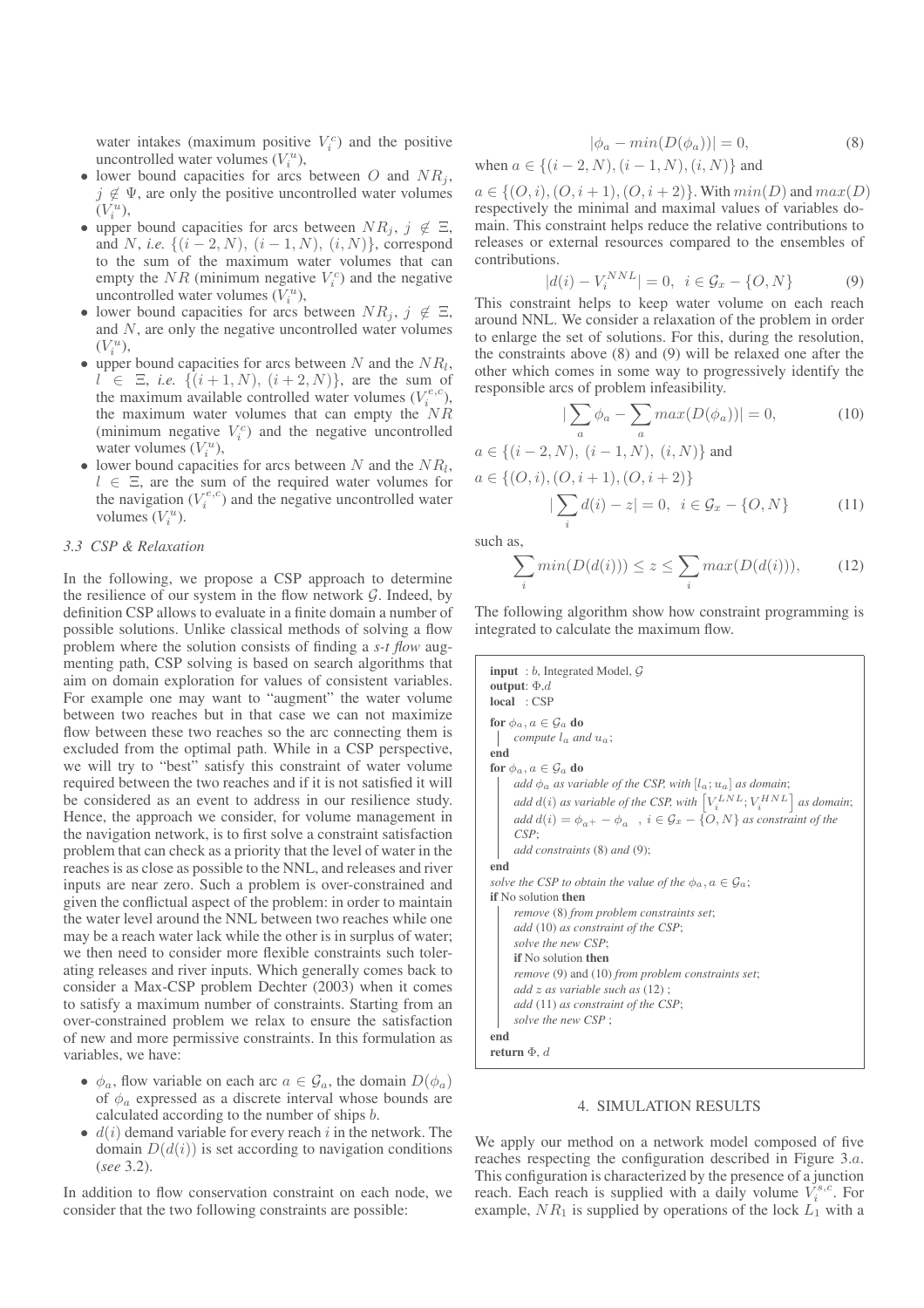

Fig. 3. (*a*) Inland navigation network composed of 5 NRs,  $(b)$ its integrated model.

daily volume  $V_1^{s,c,L}$ , and by the gate  $G_1$  with a daily volume  $V_1^{s,c,G}$ . The characteristics of the NR are summarized in Table 1, with volumes from gate  $V_i^{s,c,G}$  and from lock  $V_i^{s,c,L}$ . Where

Table 1. Characteristics of the NR, with volumes in thousand of  $m^3$ , volumes as  $V_i^{s,c,G}$  computed according to available discharges that are expressed in  $m^3/h$ ,  $b_j$  the operation number of lock  $L_j$ 

| NR<br>$NR_1$<br>$NR_2$<br>$NR_3$<br>NR <sub>4</sub>                       | $NR_5$           |
|---------------------------------------------------------------------------|------------------|
| $V^{NNL}$<br>11.250<br>2150<br>4500<br>6450                               | 8.946            |
| $V^{LNL}$<br>10.750<br>2050<br>4300<br>6150                               | 8526             |
| $V^{HNL}$<br>12000<br>2300<br>4800<br>6900                                | 9.576            |
| $V_i^{s,c,L}$<br>$5b_1$<br>$6b_4$<br>3b <sub>2</sub><br>$3.7b_1 + 3.5b_2$ | 3b <sub>5</sub>  |
| $V^{s,c,G}$<br>[0, 3T]<br>[0, 0.5T]<br>[0, 2T]<br>$\Omega$                | [0,1T]           |
| $V_{\cdot}^{e,c,G}$<br>[0,1T]<br>[0, 2.5T]<br>$[-0.5T, 0]$<br>[0, 2T]     | [0,3T]           |
| $V^{e,c,L}$<br>3.5b <sub>2</sub><br>$3.7b_1$<br>$6b_4 + 3b_5$<br>$25b_4$  | 2b <sub>5</sub>  |
| $V^{c,O}$<br>[0, 0.5T]<br>[0,1T]<br>[0,1T]<br>[0,3T]                      | $\left( \right)$ |
| $V_i^{c,N}$<br>$[-1T,0]$<br>$[-2T,0]$<br>$[-5T,0]$<br>$\left( \right)$    | $[-2T,0]$        |
| 0.5T<br>0.75T<br>$V_i^u$<br>0.5T<br>1T                                    | $-0.25T$         |

 $T$  is period of management strategy,  $T$  in hours. These volumes were estimated based on average discharges. Negative volume values are used to distinguish an emptying situation. These data represent a normal navigation period given a management horizon T expressed in hours. We considered two management scenarios during drought and flood. The parameters of the problem described in 3, were calculated in Table 1 on a 24 hour management horizon. The algorithm 1 was implemented in Java using the *Choco Open Source Java library* Jussien et al. (2008) for computing the solution of the CSP proposed. The results presented in Figures 4 and 5, refer respectively to scenarios of drought and flood. We assumed that the number of ships navigating in the network is known *a priori*, denoted b, with  $b = b_j$ ,  $j = 1, \ldots, 5$ . In each of these situations, we represent the network state when the maximum number of ships is reached and when the volume of water in reaches is solicited. In Figure 4, we studied three scenarios with drought case considering that volumes of input water resources compared to the normal period (*see* Table 1) were decreased by 25% (*see* Figure 4.a), 50% (*see* Figure 4.b) and finally 75% (*see* Figure 4.c). The impact of drought manifests itself in the network, so that, from a number of ships; downstream reaches  $(NR_3)$ and  $NR_4$ ) are undersupply because the demand for water consumption becomes important (values in red (*see* Figure 4)) in this case study one of the upstream reaches  $(NR_2)$  is in surplus. Resources and water requirements in the network are not being distributed in a uniform basis, so that each part of the

network respond to this lack of water differently. In addition to this navigation limitations are to expect in this network in a drought case, *i.e.*, navigation can not be tolerated for a number of ships greater than 36/day when a decrease of 25% of water resources is indicated and not to a number greater than 28/day when there is a decrease of 75%. Downstream reaches emptied as soon as we have 9 ships that circulate in the network when the percentage of drought is 75% and 21 ships when there is a percentage of 25%. In the Figure 5, two flood scenarios are



Fig. 4. (a) Drought 25% left  $b = 21$  and right  $b = 36$ , (b) Drought 50% left  $b = 18$  and right  $b = 32$ , (c) Drought 75% left  $b = 9$  and right  $b = 28$ 

studied in the network. Figure  $5(a)$  describes the distribution of water volumes in the network when a flood estimated at an increase of 100% of water resources is indicated. The second scenario (*see* Figure 5(b)) represents an increase of about 200% of water resources. In this case, we notice that, at the contrary of the drought case, upstream reaches  $(NR_1$  and  $NR_2$ ) are both in surplus.  $NR_3$  as a junction reach, it is rather on surplus or undersupply which is the case of the downstream reach  $NR_4$ . Water volume changes in reaches are apparent even for one ship navigating in the network in the case of flood percentage of 200% (*See* Figure 5(b) left). The difference is substantial compared to a 100% increase when the reaches were filled of water or emptied as from a number of ships equal to 28 in the network (*See* Figure  $5(a)$  left). On the other hand, the maximum number of ships allowed to navigate in the case 100% percentage of flood is 43 whereas it is 45 in the case of 200%. This means that the way in which the volume of water is distributed in the network, depending on the interactions